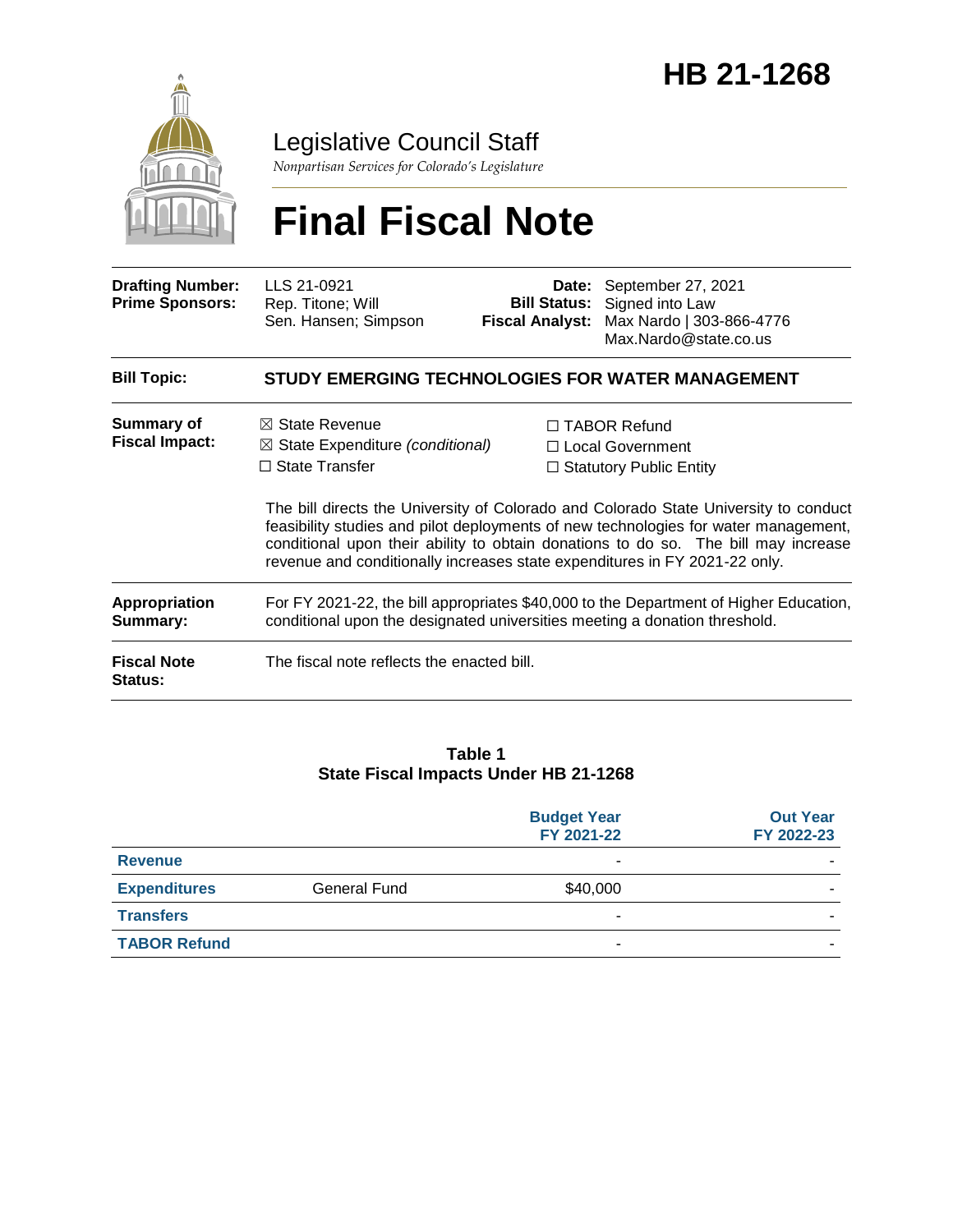Page 2

# September 27, 2021 **HB 21-1268**

### **Summary of Legislation**

The bill directs the University of Colorado, in collaboration with Colorado State University and the Colorado Water Institute, to conduct feasibility studies and pilot deployments of new and emerging technologies that have the potential to improve water management, contingent upon receiving donations to finance the work. The technologies to be investigated may include the following:

- in-situ sensors to monitor water use;
- sensors to monitor water quality;
- cellular and satellite telemetry systems allowing remote access to sensor data;
- aerial observation platforms, including high-altitude balloons and unmanned vehicles;
- satellite-based remote sensing and water resource forecasting technologies; and
- blockchain-based documentation; communication, and authentication of data regarding water use and conservation.

The universities must report on progress, conclusions, and recommendations to the Water Resources Review Committee by July 15, 2022, and upon the request of the committee thereafter.

The Universities are authorized to accept donations to conduct the studies, and shall not conduct the studies unless they have received at least \$40,000 for this purpose by June 1, 2022. Conditional upon the universities collectively raising at least that amount in donations, \$40,000 General Fund is appropriated to the universities for FY 2021-22, split evenly between the two universities.

#### **State Revenue**

For FY 2021-22, the bill may increase donation revenue to the universities. Donation revenue is not subject to TABOR.

#### **State Expenditures**

For FY 2021-22 only, the bill increases state General Fund expenditures for the University of Colorado and Colorado State University collectively by \$40,000, in addition to any donations being spent, conditional upon the universities raising at least \$40,000 and triggering the General Fund appropriation. University researchers will determine the scope of studies that can be accomplished based on the funding secured.

#### **Effective Date**

The bill was signed into law by the Governor and took effect on June 18, 2021.

#### **State Appropriations**

For FY 2021-22, the bill conditionally appropriates \$40,000 from the General Fund to the Department of Higher Education.